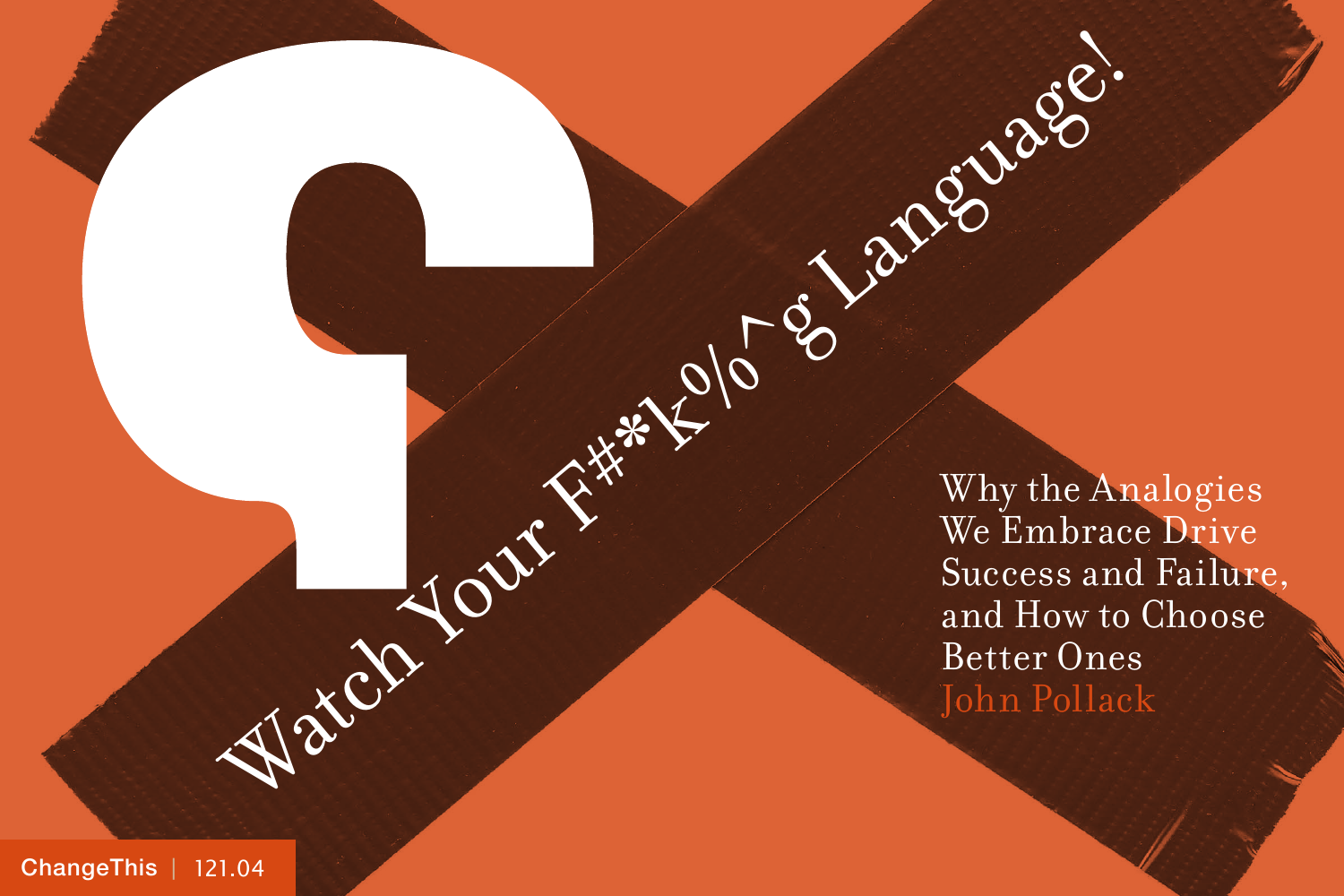# Reading the title of this manifesto, you probably thought you saw an obscenity.

 $\operatorname{You}\operatorname{did}\operatorname{n'\!t}$ , your mind just filled in what you perceived to be missing letters, censored for the sake of propriety. In fact, a Google search returns no exact match for  $F#^*k\%$  q, and the combination has no literal meaning in any language. Still, your mind makes the leap. Why? It's your analogical instinct, hard at work.

The analogical instinct is the human urge to compare what we encounter to what we know and, based on that comparison, jump to conclusions. This rush to judgment is a good thing, most of the time. It's an evolutionary advantage that helped our ancestors perceive the difference between a floating log and a floating crocodile; those who failed to see the similarity tended to get eaten at higher rates, and reproduce less. Those who recognized the analogy between log and croc, even those who erred on the side of caution, fared better.

Eons later, analogies still drive our decision-making as individuals, as organizations, as companies, and even as nations. The consequences, positive and negative, are also still big often bigger than people realize. So if you take one idea away from this manifesto, it's this: pay attention to the analogies around you, or pay the price.

#### [ChangeThis](http://changethis.com) | 121.04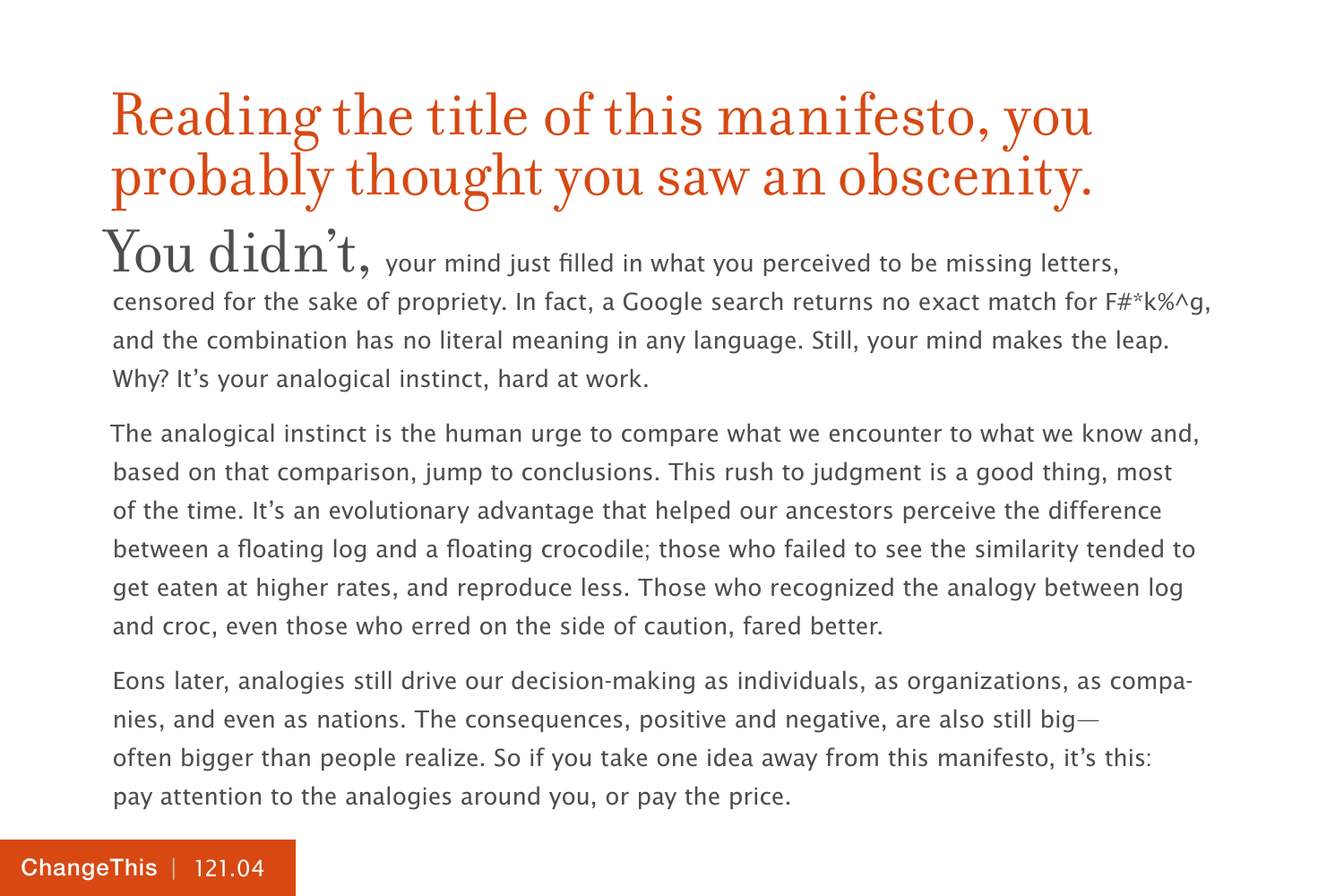If you take a second idea away from this manifesto, it's that everyone can hone their analogical instinct to become more creative, more persuasive, and more successful in achieving their goals. In fact, a survey of history's greatest innovators, from Copernicus to Gutenberg to Darwin to the Wright Brothers, all achieved their greatest breakthroughs in large part through the effective use of analogy. Leaders as diverse as Winston Churchill, Steve Jobs, and Martin Luther King also used analogy to great effect, persuading millions that they could change the world no matter what challenges might lie ahead.

To understand how analogy works, it's helpful to start with a definition. Many people tend to think of analogy narrowly, as a type of a fill-in-the-blank logic problem on the old SAT, such as "Racecars are to the Indy 500 as \_\_\_\_\_\_\_\_ \_\_\_\_\_\_ are to the Kentucky Derby." This is certainly one type of analogy. But as the Oxford English Dictionary notes, analogy also means correspondence, equivalency, or likeness of relations, resemblance of form or function, agreement between things and similarity. In short, an analogy is simply a comparison that asserts a parallel, explicit or implicit, based on the perception of a shared property or relation.

*If you take one idea away from this manifesto, it's this:*  66<br>Pa *Pay attention to the analogies around you, or pay the price.*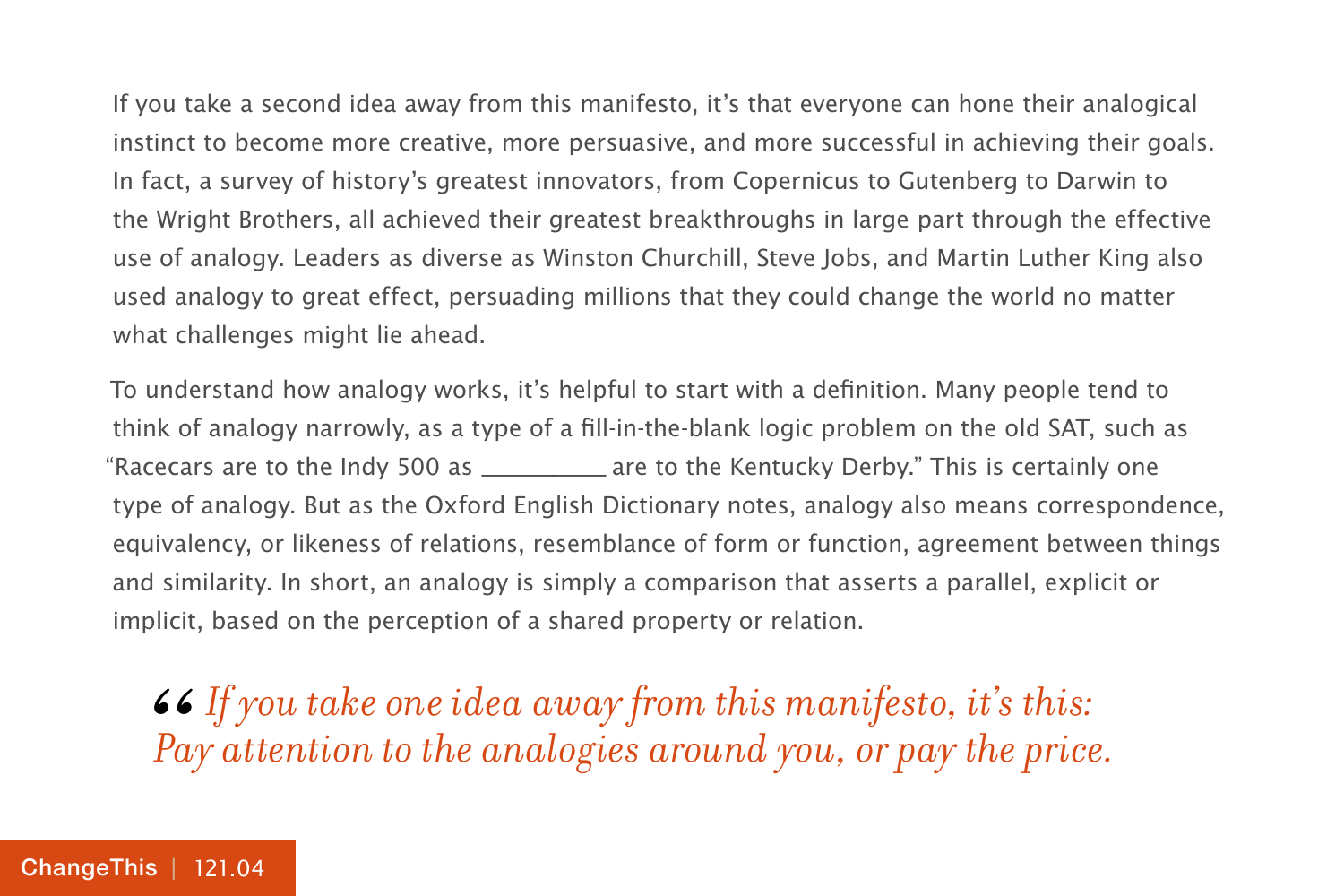The word perception is key, however. Bad analogies can deceive and distort, even without ill intent by those who make them. Good analogies can reveal fresh insights, leading to breakthroughs in understanding. The challenge is telling one from the other at the very outset. Let's look quickly at two examples. In 1954, as Vietnamese communists besieged the isolated French garrison at Dien Bien Phu, a reporter asked President Dwight D. Eisenhower about the strategic importance of Indochina. Eisenhower answered with an analogy: "You have a row of dominoes set up, you knock over the first one, and what will happen to the last one is a certainty that it will go over very quickly." If the communists were not defeated in Vietnam, he explained, their victory could lead to the sequential toppling of neighboring Laos, Cambodia, Thailand, Malaysia, Indonesia, and eventually even Japan.

At once visual, succinct, and easy to grasp, Eisenhower's domino analogy translated a complex foreign policy challenge into plain, everyday language that almost anyone could grasp and millions did. And under successive presidents, the domino theory's hold on the American imagination drew the nation deeper and deeper into the quagmire of Vietnam, which eventually cost taxpayers the equivalent of \$686 billion, killed 58,252 American soldiers and claimed the lives of some two million Vietnamese. Though persuasive, Eisenhower's domino analogy had one major problem: It was wrong.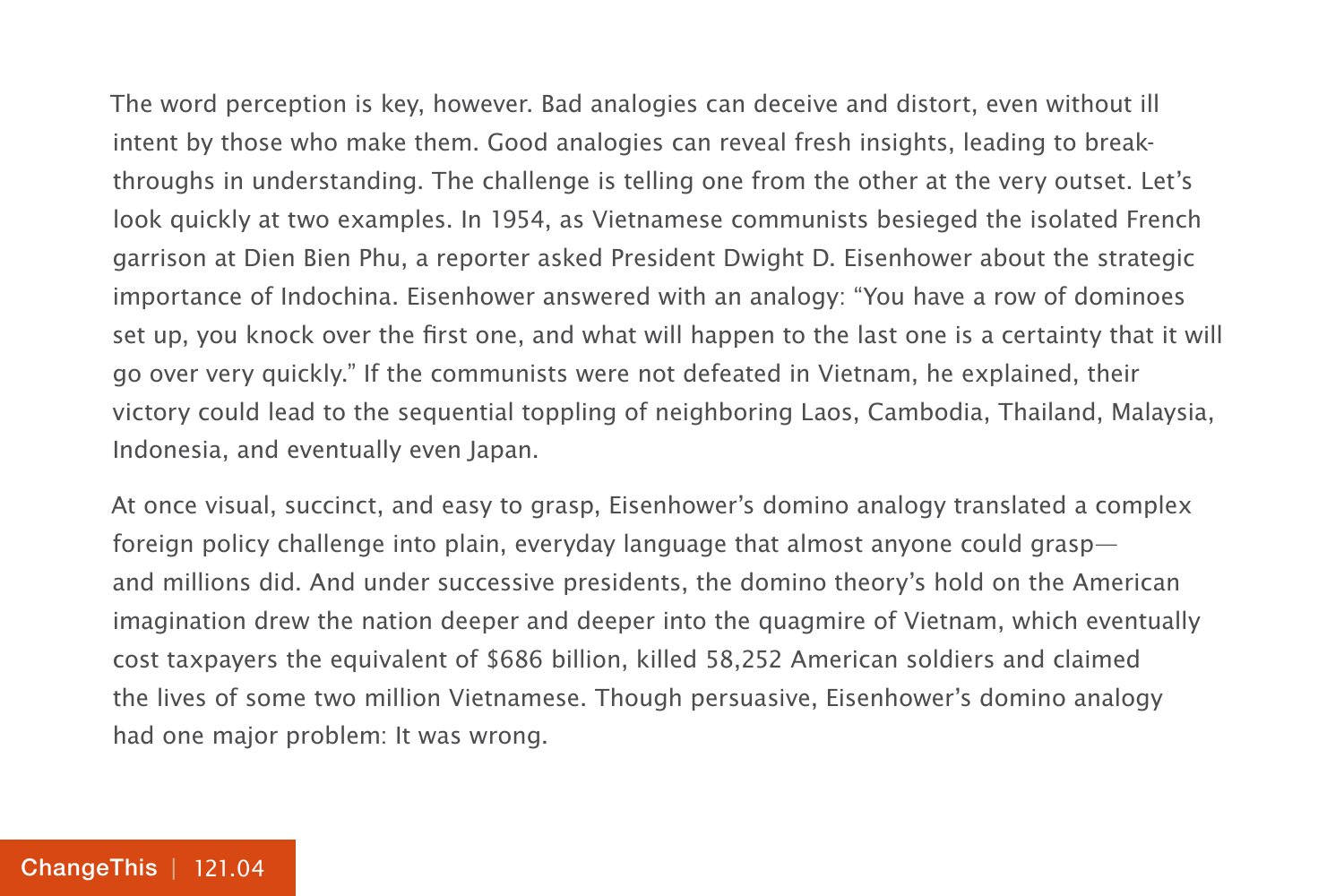Even after the last Americans were evacuated by helicopter from the roof of the U.S. embassy in Saigon—a humiliating defeat televised around the world—Vietnam's neighbors didn't topple like dominos before a communist onslaught. In the decades since, in fact, several Southeast Asian nations have actually emerged as some of the world's fastest-growing market economies. And even as Vietnam's government itself remains nominally communist, the country actually thrives on capitalism, with native millionaires driving Bentleys and a rising middle class eating Dunkin' Donuts and ordering (hold the irony) Domino's Pizza. The lesson here? The most seductive analogies are not always true and, like a baited hook, swallowing them can be costly.

But before you throw the baby out with the bathwater, it's important to note that seductive analogies can have extraordinarily positive effects, too. Consider Apple Computer's introduction of the Macintosh computer in 1984. Prior to that time, most computers were large mainframes, and even IBM's "personal" desktop computers required users to know a significant number of technical commands to operate. By contrast, the Mac, which was built on innovations first developed by Xerox, allowed users to manipulate graphic icons representing an environment almost all office workers were familiar with: a desktop. And through this analogy, its virtual documents, folders, clipboard, scissors, paste—even a trash can that "bulged" until it was emptied—convinced millions of ordinary people that they didn't have to be programmers to use a computer.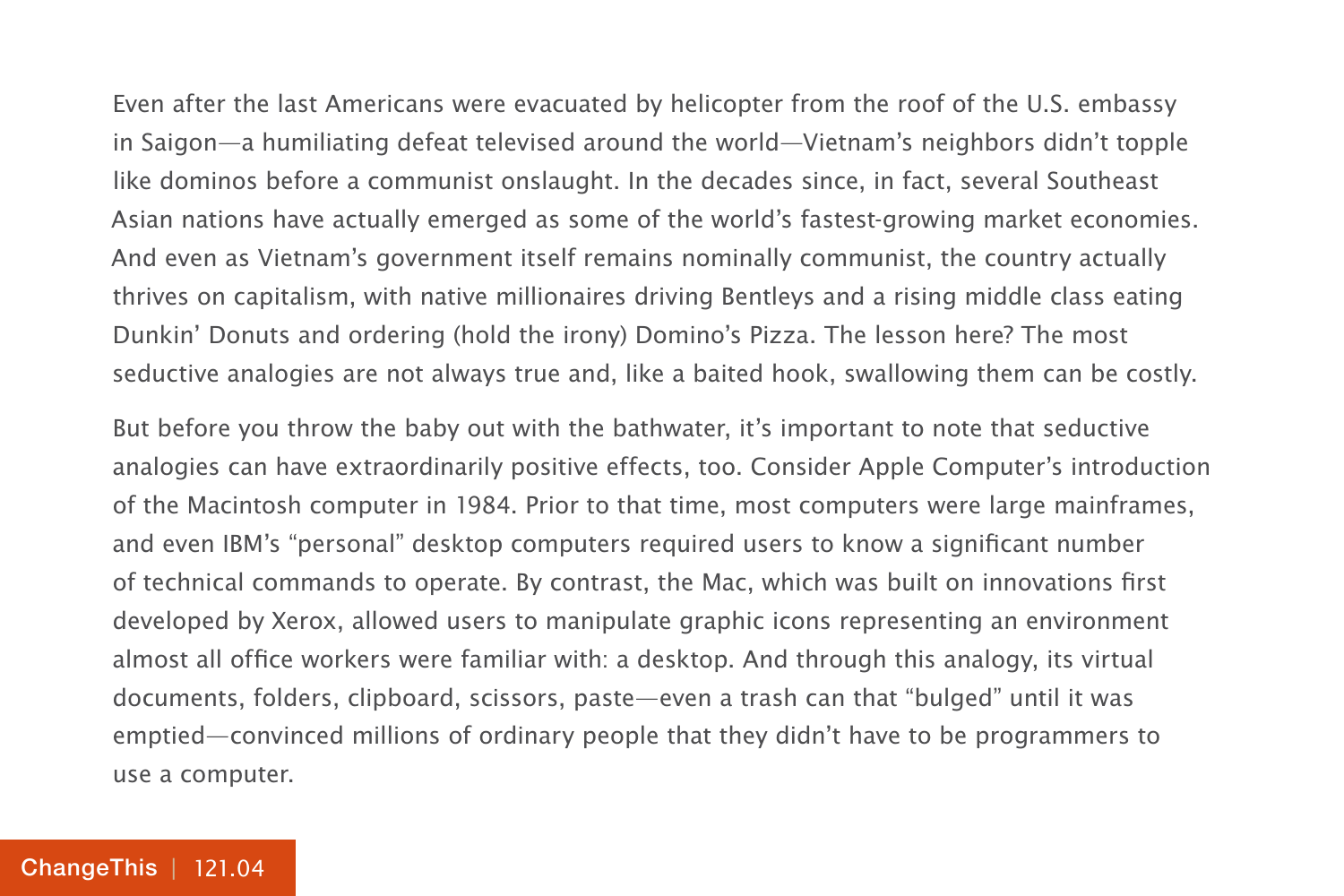The perception that using the tools on a Mac was just like using the tools on a desktop was just that: a perception. The physical similarities are actually quite limited; the two are only alike conceptually. But because the desktop analogy rang true, it enabled people to use the new machine intuitively and easily. And in the months and years that followed, the virtual desktop revolutionized people's relationship with computers and democratized access to their extraordinary power.

The desktop analogy was so powerful, in fact, that Microsoft's Bill Gates quickly developed a similar interface for IBM's Personal Computers and its clones. And when an infuriated Steve Jobs accused Gates of ripping off his idea, the Microsoft founder responded with an analogy. "Well, Steve," he said, "I think there's more than one way of looking at it. I think it's more like we both had this rich neighbor named Xerox and I broke into his house to steal the TV set and found out that you had already stolen it."

Hindsight is 20/20. Both the domino theory and the computer desktop were appealing analogies, but in retrospect, it's obvious that while the domino theory was misleading, the computer desktop was empowering. So, how can one tell a bad analogy from a good one at the outset? Well, the first thing you need to do is recognize when you're encountering an analogy in the first place. Once you start paying attention, you'll realize how often people use analogies to argue a point, sell a product, convey information, or explain something new.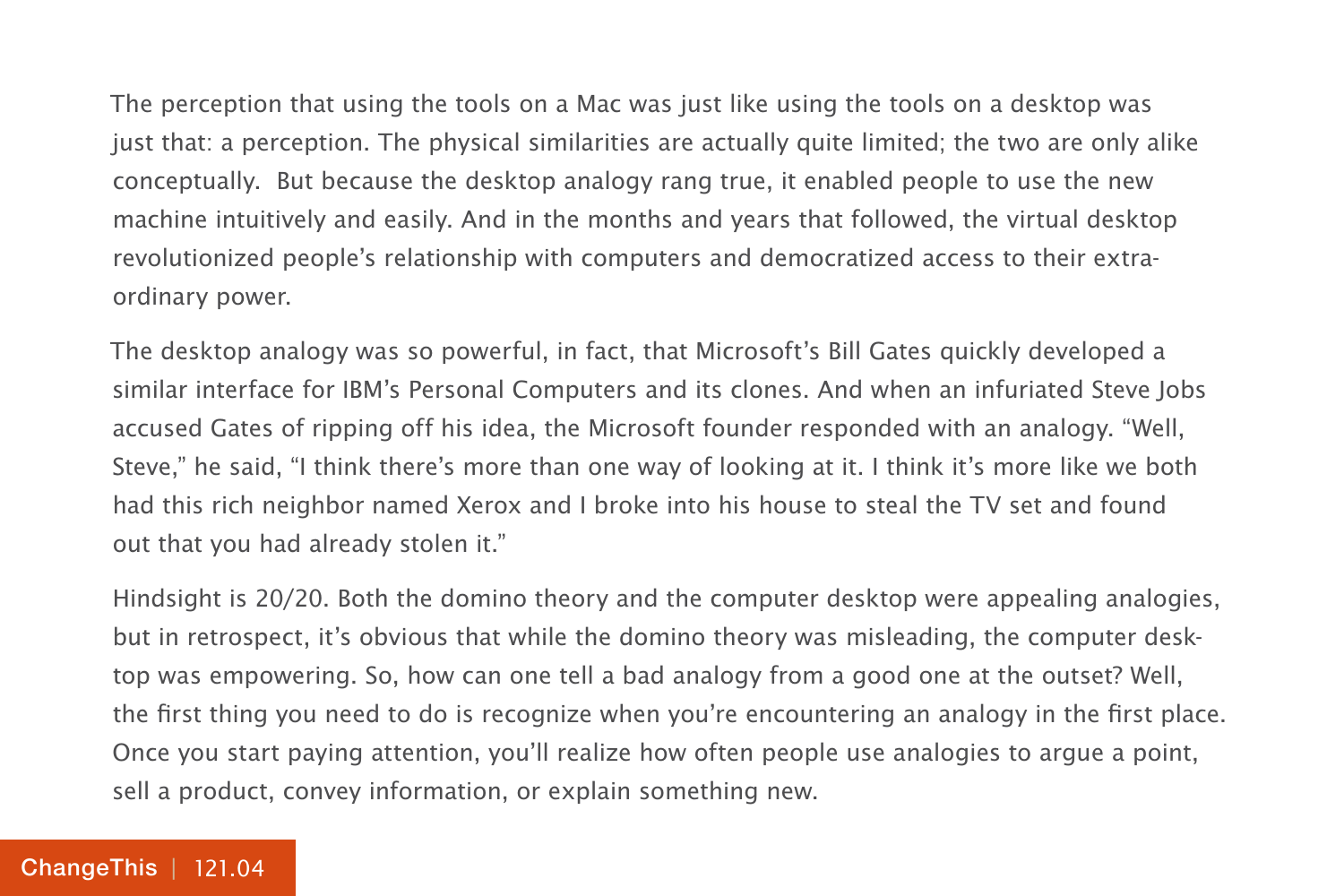Some of these include business models, political slogans, legal arguments, metaphors, marketing taglines, mathematical formulas, biblical parables, logos, TV ads, euphemisms, proverbs, fables, and sports clichés.

The next step is to recognize that effective analogies, whether they're "true" or not, achieve the following five criteria:

- **1. Use the familiar to explain something less familiar**
- **2. Highlight similarities and obscure differences**
- **3. Identify useful abstractions**
- **4. Tell a coherent story**
- **5. Resonate emotionally**

*Once you start paying attention, you'll realize how often people use analogies to argue a point, sell a product, convey information or explain something new.*  66<br>*per*<br>*in*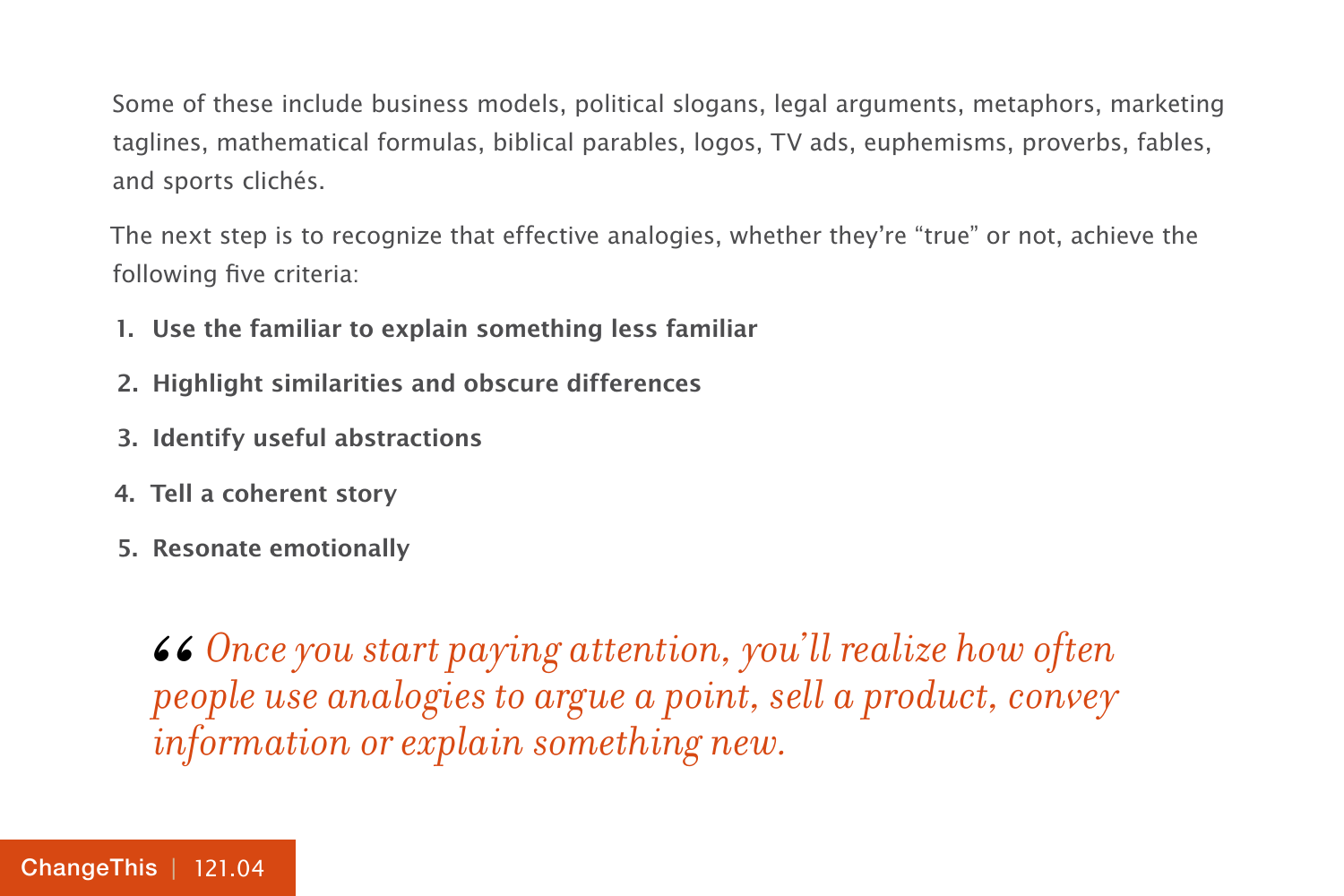If you evaluate any analogy you encounter using these criteria, you'll gain a much better sense of its veracity and utility—and hopefully avoid the negative consequences that often flow from embracing faulty analogies. As an illustration, let's take another quick look at Eisenhower's dominos.

First, Eisenhower used a familiar, popular game to explain something much less familiar: foreign policy in a distant part of the world. Second, the analogy highlighted similarities—dominos are adjacent and countries are adjacent—and obscured myriad differences. After all, what qualities or characteristics do a domino and a country have in common? Third, the analogy identified a useful abstraction—an inevitable, chain reaction of sequential toppling—that listeners could transfer from dominos to countries. Fourth, the analogy told a coherent story: if you topple the first in a sequence of dominos, all will eventually fall. It's a truth that, however inapplicable to communism in Southeast Asia, is coherent and credible, in and of itself. Fifth, the analogy was emotionally resonant; by highlighting the inevitability of toppling dominos and, by extension, toppling countries, it stoked people's Cold War fears about the spreading communist threat.

Ultimately, analogies are models, and models are analogies. And for better or worse, they help guide our decision-making. Sometimes analogies are contained within single words, whose original meaning has been subsumed into a broader, more abstract concept.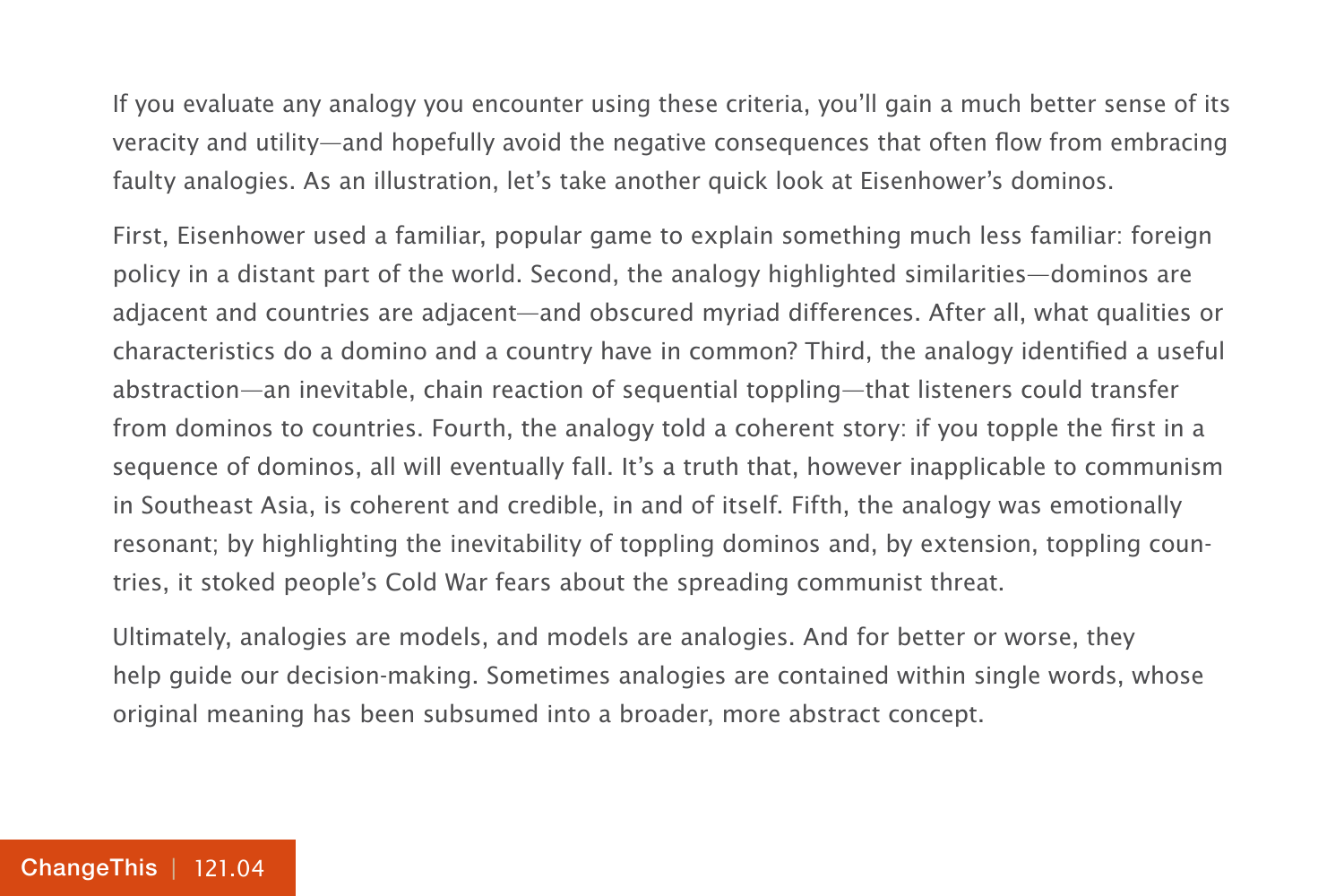For example, when people line up at the multiplex to see the latest Hollywood blockbuster, most don't realize that the word blockbuster was coined in World War II to describe a powerful bomb that could destroy an entire city block. After the war, blockbuster soon lost its destructive connotation and came to describe anything that was—to use another analogy—"a big hit." Today, we use such words as verbal shorthand to describe what we think of as simple actions or things, but those very descriptions are also subjective arguments.

In the years before General Motors acknowledged its culpability in a faulty ignition switch design that led to the deaths of 13 people, employees were trained to avoid using certain words including problem, defect and safety. Instead, they were instructed to use euphemisms—a form of analogy—when addressing such issues. According to a 2014 independent fact-finding report by former U.S. Attorney Anton Valukas, the deliberate effort to stymie open and honest communication within the company was a direct contributor to GM's decade-long refusal to acknowledge or address an issue that was literally killing its customers.

In the same report, a witness summed up GM's corporate culture with another analogy: the "GM Salute." This was company slang for crossing your arms, fingers extended, and pointing at the person on either side of you. Did anyone at GM actually salute that way? Of course not, but the mere existence of this analogy reflected the depth and breadth of cynicism, bureaucracy and lack of accountability that had permeated GM's ranks.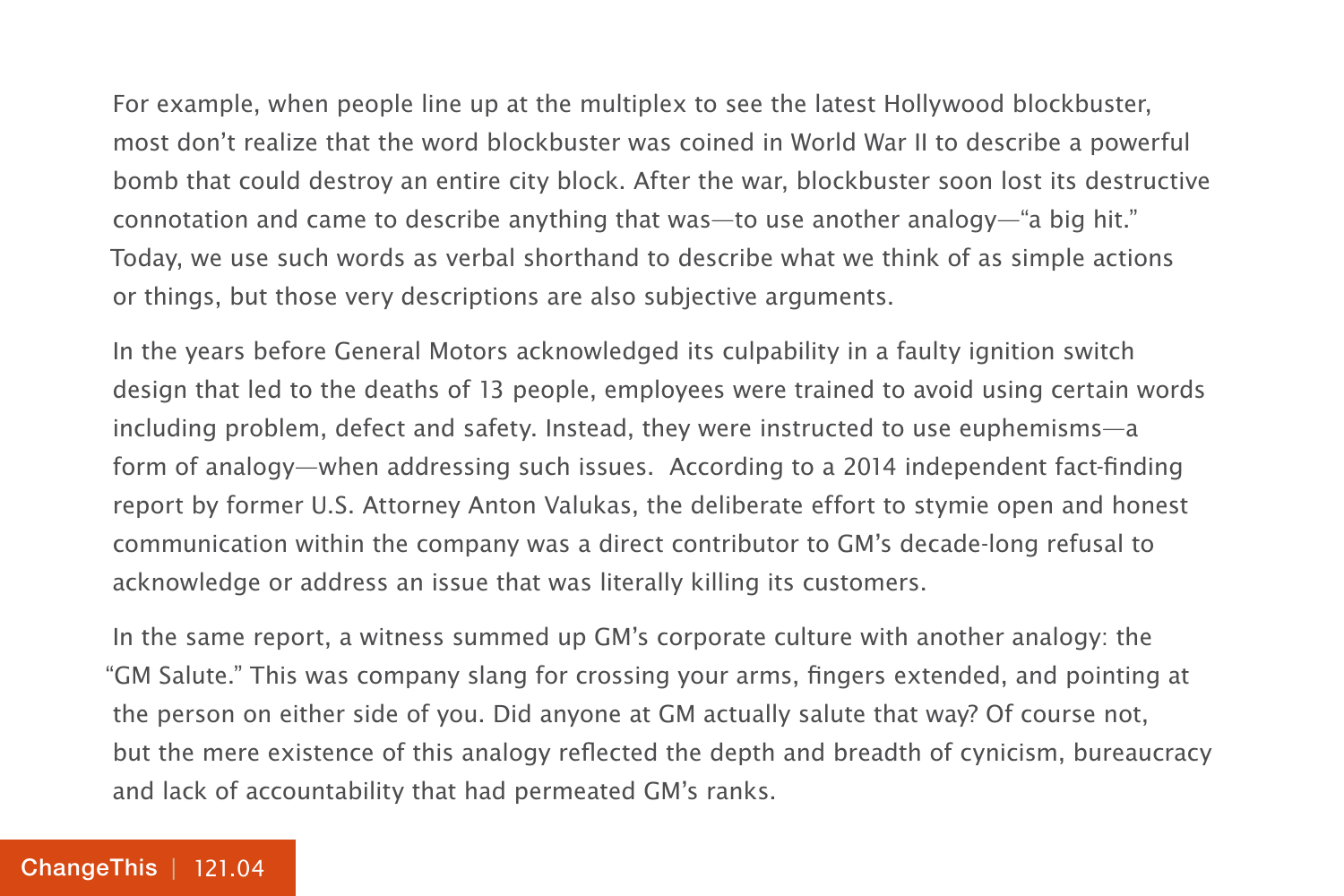The takeaway? Beware your choice of analogies. Good analogies, like the GM salute, reveal truth, even when that truth might be unpleasant. Bad analogies, such as euphemisms, obscure and mislead. And ultimately, the consequences of that deception—even if it's only self-deception—may end up being much more unpleasant.

For better and worse, analogies offer conceptual and emotional shortcuts. And shortcuts, while they may save time and effort, don't always lead us where you expect. That's why it's so important to think rigorously about the analogies you encounter or employ, so that you can both avoid missteps and become more creative in your problem-solving. As a general rule, people who become adept at analogy think more clearly, see fresh solutions more easily, and persuade others more effectively. The best analogies are not only useful and make intuitive sense, but also bear up under honest scrutiny. Because while all analogies obscure complexity and some reveal simplicity, the very best approach truth. **The perfect analogy makes things** 

#### **as simple as possible, but no simpler.**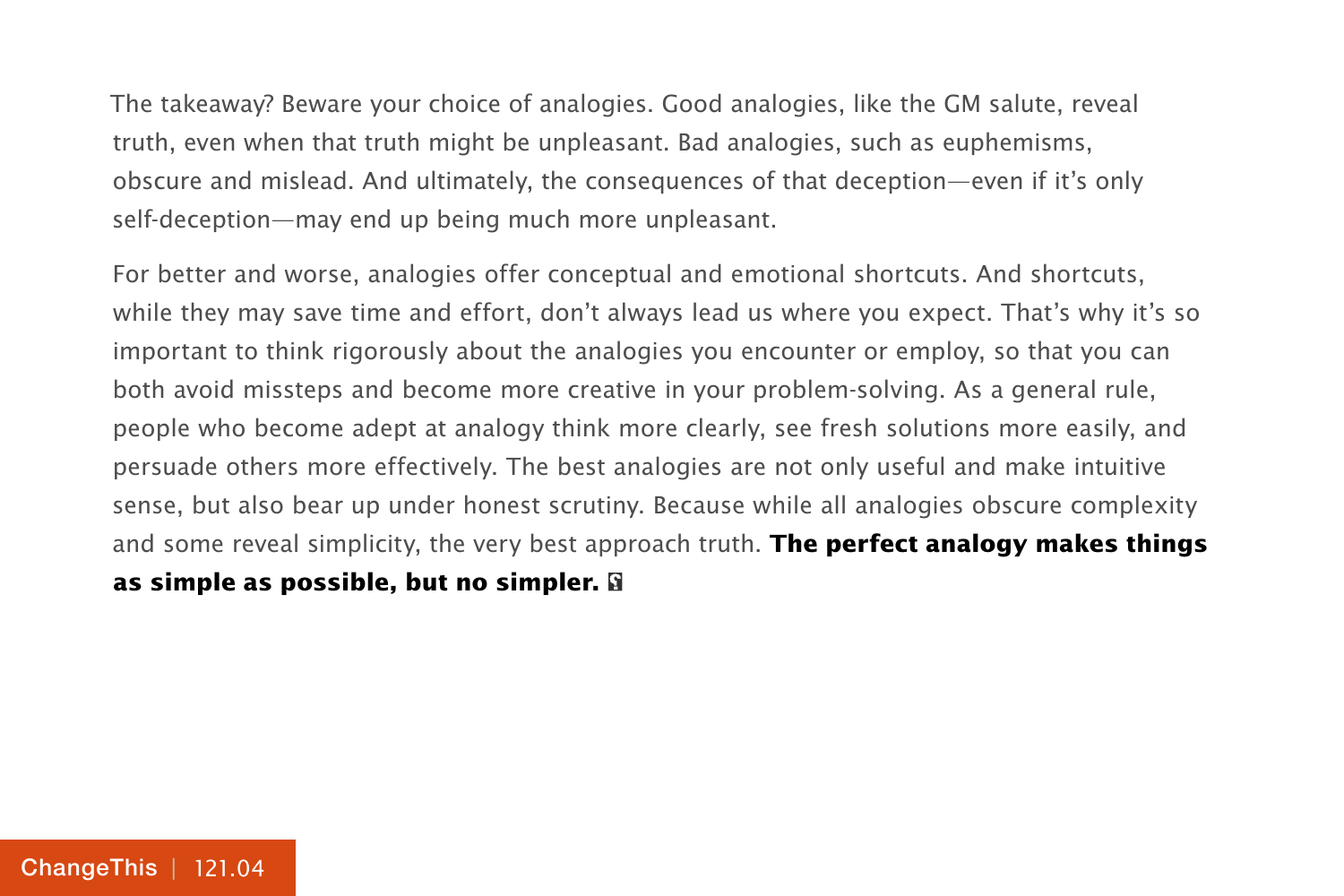### Info

**SHORTCUT** 



**BUY THE BOOK** | Get more details or buy a copy of [Shortcut.](http://800ceoread.com/products/shortcut-john_pollack-english?selected=38741)

**ABOUT THE AUTHOR** | John Pollack is the author of Shortcut: How Analogies Reveal Connections, Spark Innovation, and Sell Our Greatest Ideas. Formerly a Presidential Speechwriter for Bill Clinton, he is now a consultant advising Fortune 500 companies and public sector leaders on issues of strategy, communication and creativity. John's other books include Cork Boat: A True Story of the Unlikeliest Boat Ever Built, and The Pun Also Rises: How the Humble Pun Revolutionized Language, Changed History and Made Wordplay more than Some Antics.

→ **SEND THIS** | [Pass along a copy](http://www.changethis.com/121.04.Shortcuts/email) of this manifesto to others.

**→ SUBSCRIBE** | Sign up fo[r e-news](http://changethis.com/page/show/e_mail_newsletter) to learn when our latest manifestos are available.

This document was created on September 24, 2014 and is based on the best information available at that time. The copyright of this work belongs to the author, who is solely responsible for the content. This work is licensed under the Creative Commons Attribution-NonCommercial-NoDerivs License. To view a copy of this license, visit [Creative Commons](http://creativecommons.org/licenses/by-nc-nd/2.0/) or send a letter to Creative Commons, 559 Nathan Abbott Way, Stanford, California 94305, USA. Cover image from [Veer.](http://www.veer.com/) You are given the unlimited right to print this manifesto and to distribute it electronically (via email, your website, or any other means). You can print out pages and put them in your favorite coffee shop's windows or your doctor's waiting room. You can transcribe the author's words onto the sidewalk, or you can hand out copies to everyone you meet. You may not alter this manifesto in any way, though, and you may not charge for it.